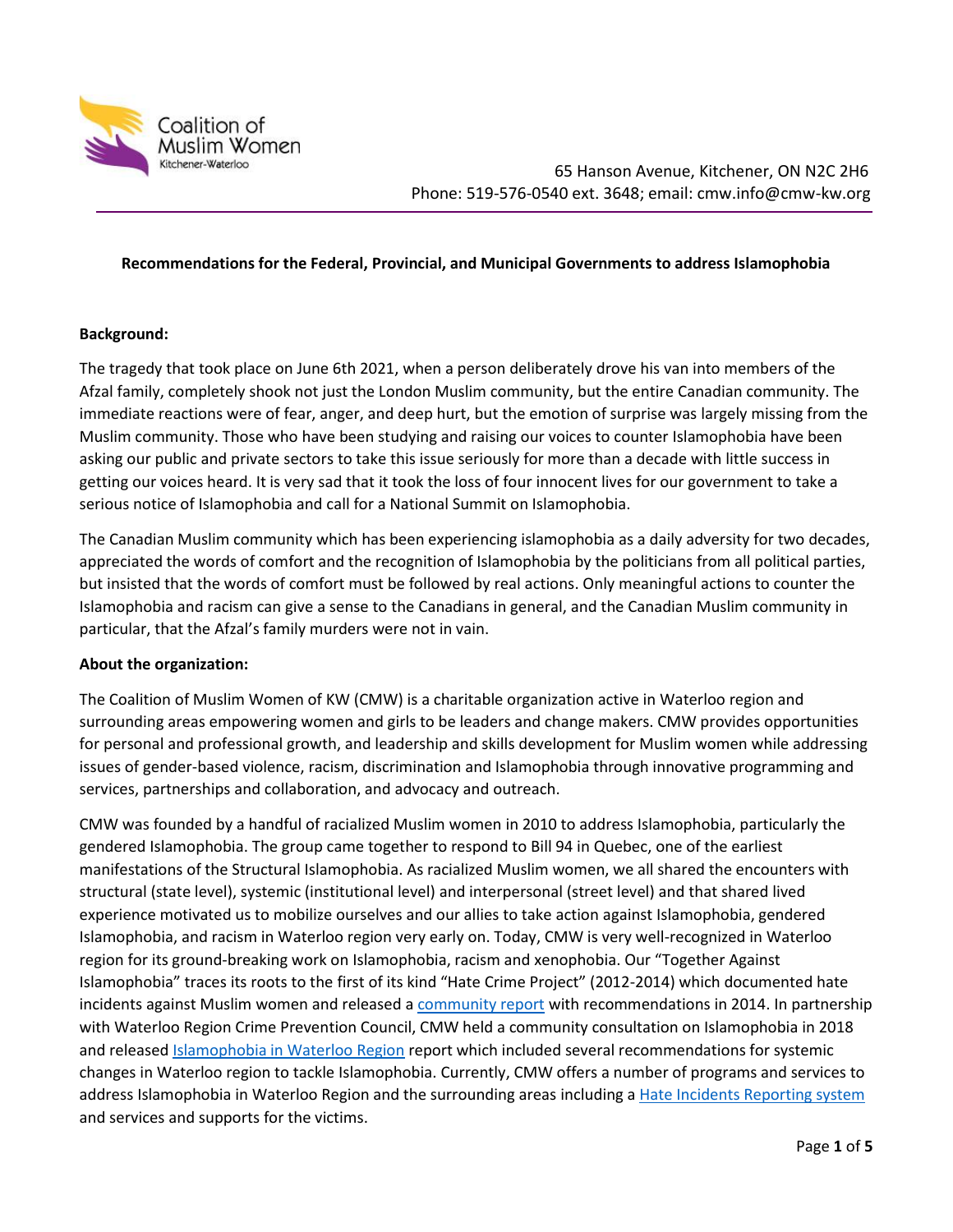# **About this document:**

Coalition of Muslim Women of KW (CMW) organized a community consultation in Waterloo Region for the National Action Summit on Islamophobia. All local Muslim led organisations as well as the members of the Muslim community were invited to participate. African Family Revival Organization , Mahdi Welfare Organization, Muslim Women of Cambridge, Somali Canadian Association, Women Empowerment Society, Islamic Humanitarian Services, Islamic Center of Cambridge and many community members joined the consultation.

The community consultation for the National Summit on Islamophobia was held online on Tuesday, July 6th from 6:30-8:30pm. It was attended by over 30 organizational representatives and community members. Majority of the attendees were women, a demographic which is often missed in such consultations. Black community members and youth were in attendance as well.

The discussion in the consultation was guided by the questions provided by National Council of Canadian Muslims (NCCM). Participants were divided into four breakout rooms with facilitators and note takers. CMW compiled the responses into one document and shared it with NCCM to add waterloo region's voices to the NCCM's Call to [Action](https://mk0nccmorganizadbkcm.kinstacdn.com/wp-content/uploads/2021/06/Policy-Recommendations_NCCM.pdf) document submitted for the National Action Summit on Islamophobia.

CMW fully endorses the recommendations made by National Council of Canadian Muslim, Canadian Council of Muslim Women, Muslim Association of Canada, and those by Azeezah Kanji and Tim McSorley of the International Civil Liberties Monitoring Group.

The following are some key recommendations from the Coalition of Muslim Women of KW for the Federal, Provincial, and Municipal governments to effectively prevent and address Islamophobia at structural, systemic and interpersonal levels. CMW's grassroots level spans a decade, so the following recommendations are not exclusively from one consultation, rather from numerous community conversations, program participants' engagement , peer worker monthly sessions and CMW's various community consultations and reports including ["Islamophobia in Waterloo Region \(2018\)](http://cmw-kw.org/pdf/islamophobia.pdf), [Huquq: Muslim Women's Human Rights Education a](http://cmw-kw.org/pdf/HUQUQ-Final%20Community%20Report.pdf)nd Awareness [Program Community Report \(2020\),](http://cmw-kw.org/pdf/HUQUQ-Final%20Community%20Report.pdf) and [Waterloo Region Muslim Women's Needs Assessment](http://cmw-kw.org/pdf/Equitable%20Services.pdf) (2021). We have also included select NCCM recommendations that we found in strong alignment with what we heard locally.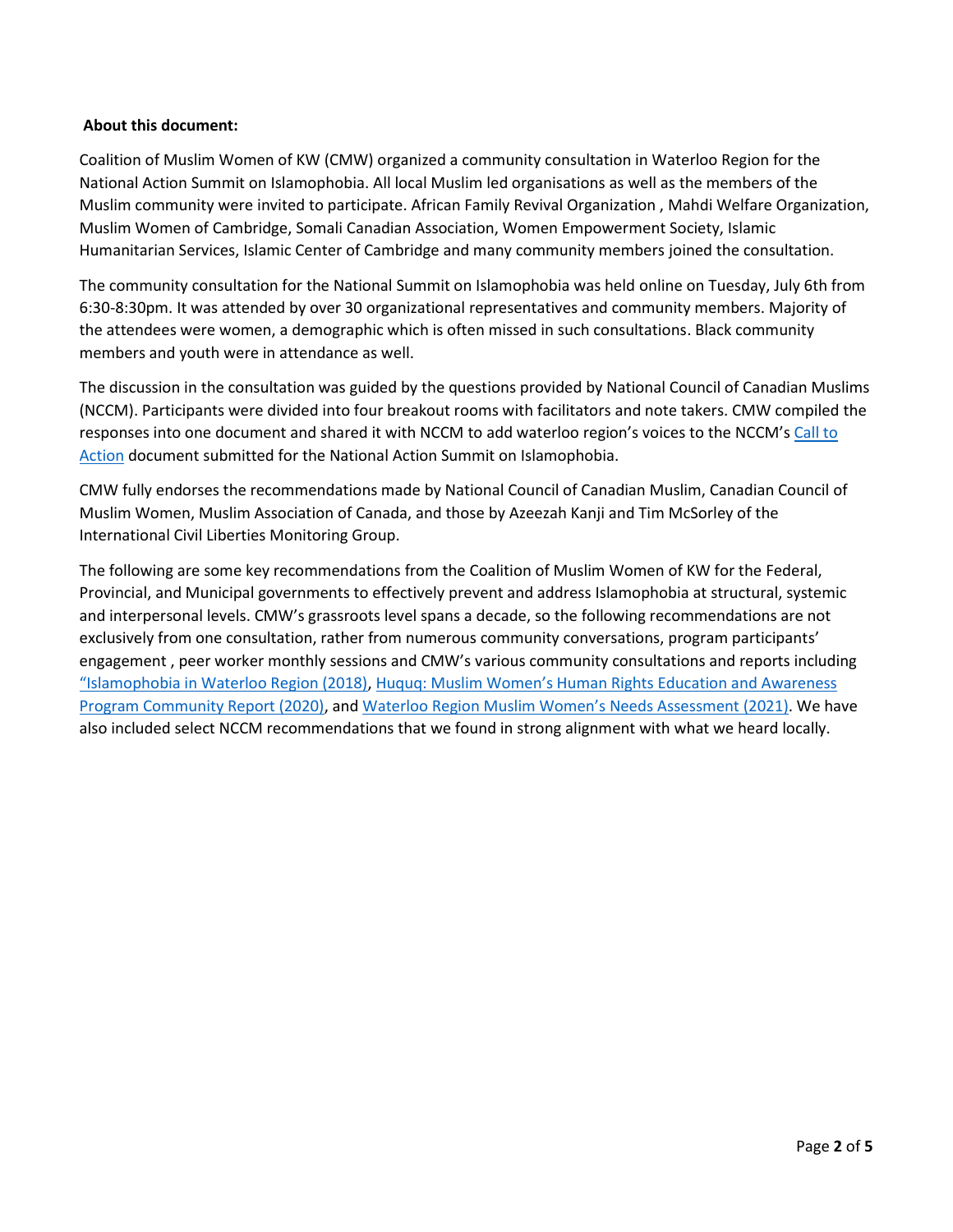# **Recommendations for the Federal Level**

# **Definition and focus:**

- Define what is Islamophobia in consultation with various stakeholders.
- Adopt a definition of the term "Islamophobia" that encompasses its intersectionality with racism, xenophobia and sexism and its manifestations on structural, systemic, and interpersonal levels.
- This definition should be the one to guide discussions about what constitutes Islamophobia in Canada
- This definition should also be the one used by the state in all its business, across all of its departments.
- Consistently use the term Islamophobia when listing issues such as racism, Anti-Indigenous racism, Anti-Black racism, Anti-Semitism, and Homophobia.
- Refrain from diluting the focused work to address Islamophobia when it happens by bringing in other similar issues. Both M103 and National Action Summit on Islamophobia went ahead only with this dilution in the focus. We recognize the importance of other issues as well as how they overlap and intersect with the challenge of Islamophobia. However, the pattern of bringing in other issues when the core issue is Islamophobia is unique to state level Islamophobia discussions only which only perpetuate the very issue (islamophobia) that these discussions are held to address.

# **Hate Crimes and Hate Incidents:**

- Amend the criminal code for hate-motivated crimes as free-standing provisions that include specific penalties for different forms of hate crimes, including pulling off a hijab, and being threatened by dogs.
- All hate crimes as well as hate incidents should be documented throughout Canada.
- Invest in community-based reporting and documentation systems and victims supports services.
- Support the victims of hate crime by establishing a designated fund.
- Establish dedicated prosecutorial units for prosecuting hate-motivated crimes.
- Prioritize and invest in restorative justice and other diversionary measures in both hate crimes and hate incidents cases.
- Take strong action including, but not limited to, legislative measures against online expression of hate by both organized groups and private actors.
- Hold social media companies accountable for the removal of the Islamophobic content that spread hate and misinformation about Muslims.

### **Gendered Islamophobia:**

- Attorney general should intervene in all cases challenging Quebec's Secularism Law in courts
- Establish a fund to support all those impacted by Quebec's Secularism Law
- Strengthen Muslim women's voices by allocating funds for Muslim women led organizations and grassroots initiatives
- Recognize gendered Islamophobia as a form of Violence Against Women
- Recruit Muslim women, into Agencies, Boards and Commissions
- Incentivise the production of Muslim stories, told by Canadian Muslim women, through dedicated funding in the Canada Media Fund, Telefilm, the National Film Board, and provincial and municipal grants for arts and media
- Provide a dedicated fund for Social Science and Humanities Research Council to study Gendered Islamophobia and its short and long term impact on Canadian Muslim women.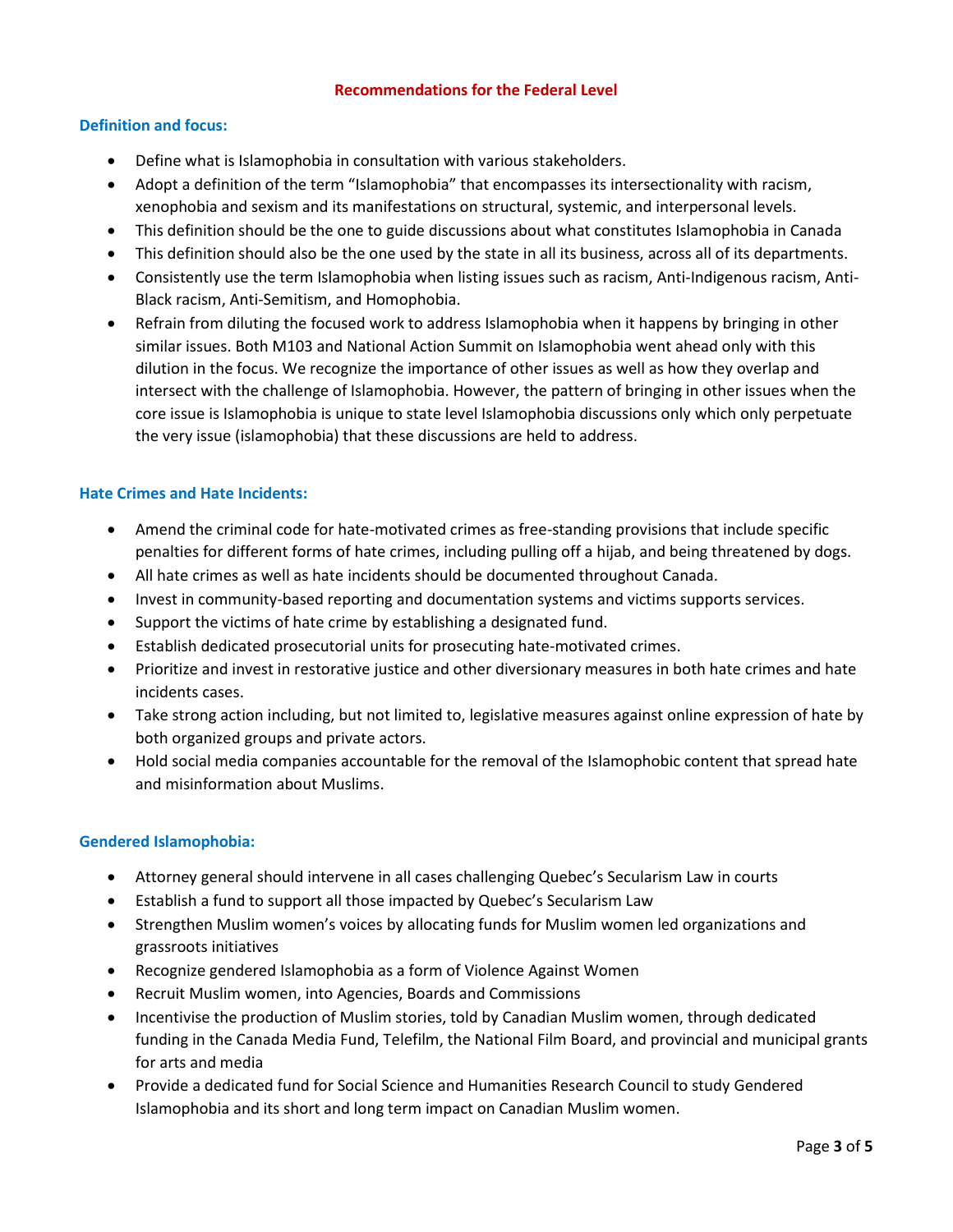# **Recommendations for the Provincial Level**

## **Hate Crimes and Hate Incidents:**

- Institute a provisional Hate Crimes Accountability Unit in all provinces.
- Make Hate Crimes Accountability Units responsible for providing guidance on appropriate penalties for police officers or officers who discourage reporting.
- Mandate municipalities to pass by-laws to prevent and address street harassment

## **Gendered islamophobia:**

- Take any and all possible parliamentary actions against the Secularism Law in Quebec.
- Recruit Muslim women, into Agencies, Boards and Commissions.
- Strengthen Muslim women's voices by allocating funds for Muslim women led organizations and grassroots initiatives.
- Invest in the successful social and economic integration of Muslim women.

### **Human Rights commission:**

- Allocate funding to ensure that human rights commission can decrease wait times, increase access, and provide needed education.
- Extend limitation periods for human rights complaints to two years.

#### **Education:**

- Revise curriculum employing an anti-islamophobia lens.
- Mandate anti-Islamophobia training for school boards, administrators, teachers and administrative staff.
- Mandate equitable employment policies to increase the representation of BIPOC communities.
- Collect and share race and faith based data on a regular bases.
- Use desegregated data to guide policies and programs development.
- Include positive stories about Islam and Muslims to counter the Islamophobic narrative.

### **Policing:**

- Invest in upstream approaches to prevent, reduce and address criminal activity.
- Bring in civilian oversight of the police services for accountability purposes.
- Mandate Anti-Islamophobia and Cultural Sensitivity trainings at all levels.

### **Housing:**

- Invest in affordable housing for all.
- Provide funds to the Tenant and Landlord commission to facilitate cases of discrimination.